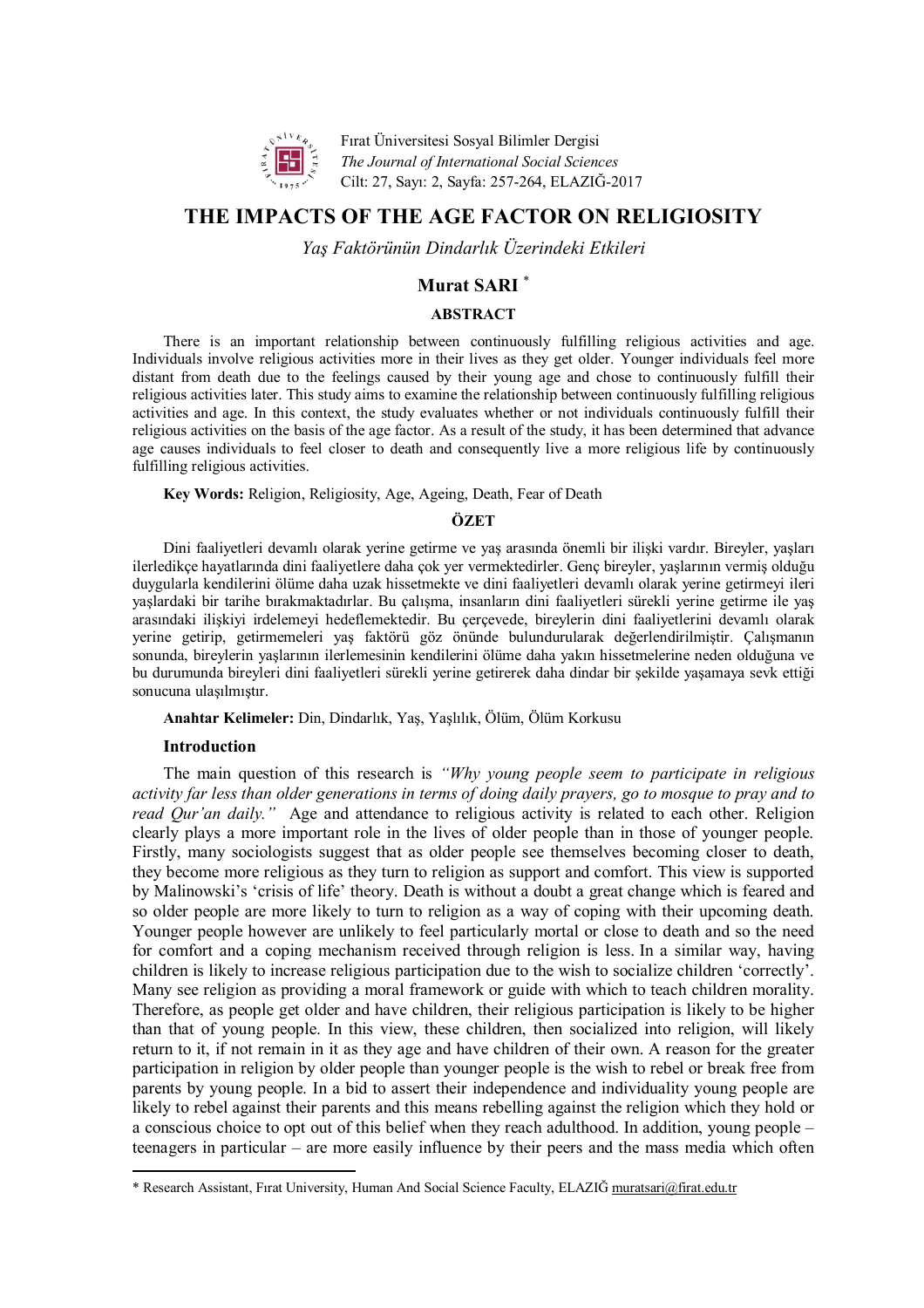publicize cults and sects. This being a 'lack' in religious beliefs for young people is arguable in the attraction to cults and sects which young people often experience, coupled with the way in which many young people who join through rebellion or to find answers or security often leave the religious cults and sects as middle aged people. However, this is still a significantly lower number of young people than the number of older people who are religious.

Religion is one of the most important element of society in order to create social solidarity, social control and develop spiritual lifes of individuals. In this era, most of moral values and also religion damaged for many reasons. As a result of this, children, adolescences and young people avoid, pretend not to see org et rid of the existence of religion. It is dreadful because it's like a vicious cycle. When these young people become parent, they grow their children with lack of concept of religion, religious beliefs, morality and moral values. Then, this children will be grow and become adults which have families and they also have children who feel absence of these values. These concepts or facts are the elements which keep alive to society. And absence of these values very likely cause social and moral decadence. Because of that, this study has importance. This study is miniature of society which includes old people who are more religious and young generation who are far less than older people in terms of attendance to religious activities.

Allport and Ross (1967), who has conducted extensive research on religiosity, has described religiosity as "the practice of religion". According to Cornwall, Albrecht, Cunningham and Pitcher (1986), religiosity is a concept that encompasses the power and behavior of the individual's religious beliefs. McDaniel and Burnett (1990) define religiosity as "devotion to principles that are believed to have been regulated by God".

Religiosity can be understood as a fact that expresses a religious attitude, experience and style of behavior that is, religious life shown on the basis of faith-deed by humans living according to the commands and teachings of the believed religion. Religiosity has dimensions such as belief, practice, experience/emotion, knowledge, consequence/effect and organization (Okumuş, 2008). In the Islamic context, religiosity has the same definition. For religious Muslims, Islamic practices and worship are criteria for believers to be described as religious or devout. Of course, people can be characterized as more or less and strict or soft according to various levels of having "*taqwa* " (piety). There is more subjectivity in piety such prayer, fast, hajj so on. Okumuş (2008) defines the religiosity from several perspectives such as traditional religiosity and modern religiosity.

Young people seem to participate in religious activity far less than older generations in terms of performance of daily prayers, fasting and daily recitation of holy Qur'an. Firstly, many sociologists suggest that as older people see themselves becoming closer to death, they become more religious as they turn to religion as support and comfort (Nelson, 2009). Yıldız (2001) study on worry about death and age correlation. Young people – teenagers in particular – are more easily influence by their peers and the mass media which often publicize cults and sects. This being a 'lack' in religious beliefs for young people is arguable in the attraction to cults and sects which young people often experience, coupled with the way in which many young people who join through rebellion or to find answers or security often leave the religious cults and sects as middle aged people. However, this is still a significantly lower number of young people than the number of older people who are religious.

Schieman and Bierman (2007) examine the effects of the frequency of religious attendance and prayer on changes in the sense of divine control. In Johnson, Argue and White's (1999) analysis of Age and Religiosity, they mention to strong effect of age in participation of religious activities. They told about the fixed effects model and according to that model, religiosity increases with age. Cornwall (1989) told about age in her research "The Determinants of Religious Behavior: A Theoretical Model and Empirical Test "in order to explore demonstrated effect on religious beliefs and commitments.

A reason for the greater participation in religion by older people than younger people is the wish to rebel or break free from parents by young people. In a bid to assert their independence and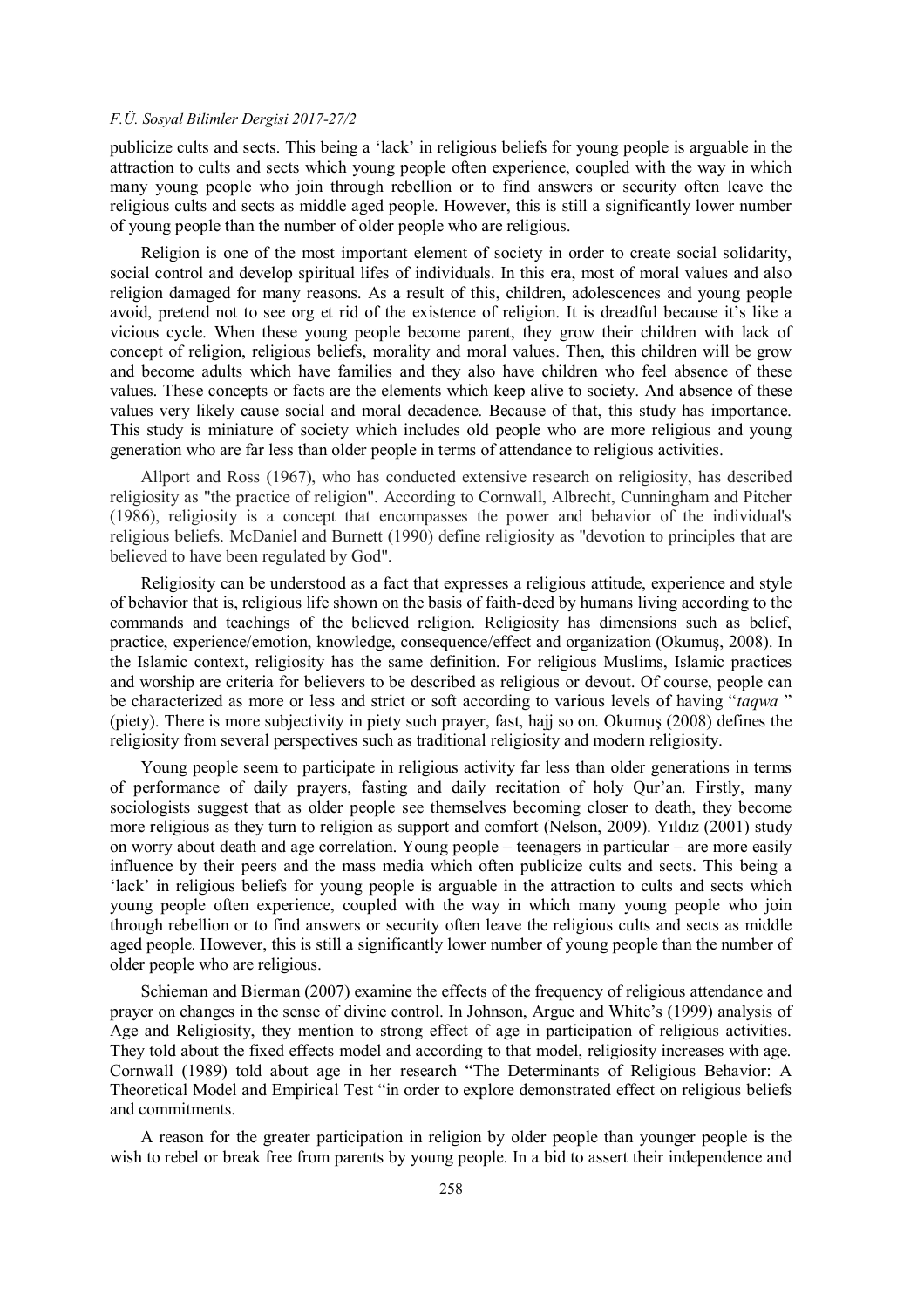## *The Impacts of The Age Factor on Relıgıosıty.*

individuality young people are likely to rebel against their parents and this means rebelling against the religion which they hold or a conscious choice to opt out of this belief when they reach adulthood. In the article of Saktanber (2007), - Cultural Dilemmas of Muslim Youth: Negotiating Muslim Identities and Being Young in Turkey - she explores, Muslim youth will contribute to the development of individual freedoms, tolerance, and mutual understanding. Also, new generations may tend towards new forms of religiosity distinct from that of their parents and religious authorities as well as from their earlier generations should not be disregarded. Thus, they are constantly open to producing new forms of cultural dilemmas.

Acar, Yıldırım, and Ergene's work (1996), there is a table that show the sample of several age groups in terms of religiosity levels. According to this study, while people who are between the age of 16-18, are less interested with religion  $(\frac{658}{6})$ , this proportion is  $\frac{6}{26}$  for people whose age between 51-65. Arslan (2003) expressed to popular religiosity in the light of sociological variables such age, education, occupation, gender in his study: Development of Popular Religiosity Criterion: Validity and Reliability. Winchester (2008) researched how Muslims demonstrating the practices of prayer, fasting, and so on. Age influences religious behaviors and activities. Death is without a doubt a great change which is feared and so older people are more likely to turn to religion as a way of coping with their upcoming death. Younger people however are unlikely to feel particularly mortal or close to death and so the need for comfort and a coping mechanism received through religion is less.

There is a study that similar which done by Stephen C. Ainlay, Royce Singleton and Victoria L. Swigert (1992). This study examined the relationship between aging and religious participation, focusing on changes in order people's formal participation in church life, informal or private religious practices and attitudes towards participation in the church.

#### **Research Methods**

For this study, variables are age (independent variable) and participation to religious activities (dependent variable). Age is the concept that known as the time that a person or a thing has existed since birth or beginning. We can divide the age to five categories such; Chronological age (calendar age), Functional age (related to physical health, cognitive abilities), Psychosocial age (related to self-perception, social perception), Organizational age (related to social perception, company tenure, career stage, skill obsolescence) and Life-span age (related to life stage / family status). (http://www.tilburguniversity.nl/faculties/fsw/departments/HRS/SGM/presenation/Kooij. ppt) Religious activity is the set of individual and communal practices that they perform to develop and express their spiritual nature. I examined to doing daily prayers, go to mosque to pray and to read Qur'an daily as religious activities in this study. Age is important determinant which effects to attendance to religious activities. I tried to prove young generations participate to religious activities such doing daily prayers, reading to Qur'an daily, to go to mosque to pray (Friday prayer) less than old generations.

#### **Sample**

The participants in this study were 120 people (%67 females, %53 males). In this study the 120 people are volunteers who want to participate in the study. Random sampling technique is used in this study. The age range of this sample was under 30, 30s to 45s and above 45s. The survey area is *" Avcılar- Marmara Caddesi ".* I prefer this area because there are two mosque at the top and end of Marmara Caddesi. There are some fast food restaurants, cafes, bars, cloth stores in Marmara Caddesi. So, Avcılar, also this street, includes both young and old generation. I think I can prove my survey question- namely, young generation who spend time in cafes, fast-food restaurants, stores so on, and old generations who go to mosque to pray, and the differences between them in terms of participation to religious activity. This study was carried out between 22.08.2016/ 05.09.2016. I choose the time as  $12:00 - 19:00$ . Because at these times, students left from their schools or training centers and also these times are prayer times both noon time and mid-afternoon prayer times. I think Avcılar- Marmara Caddesi is suitable for my study. Because it includes both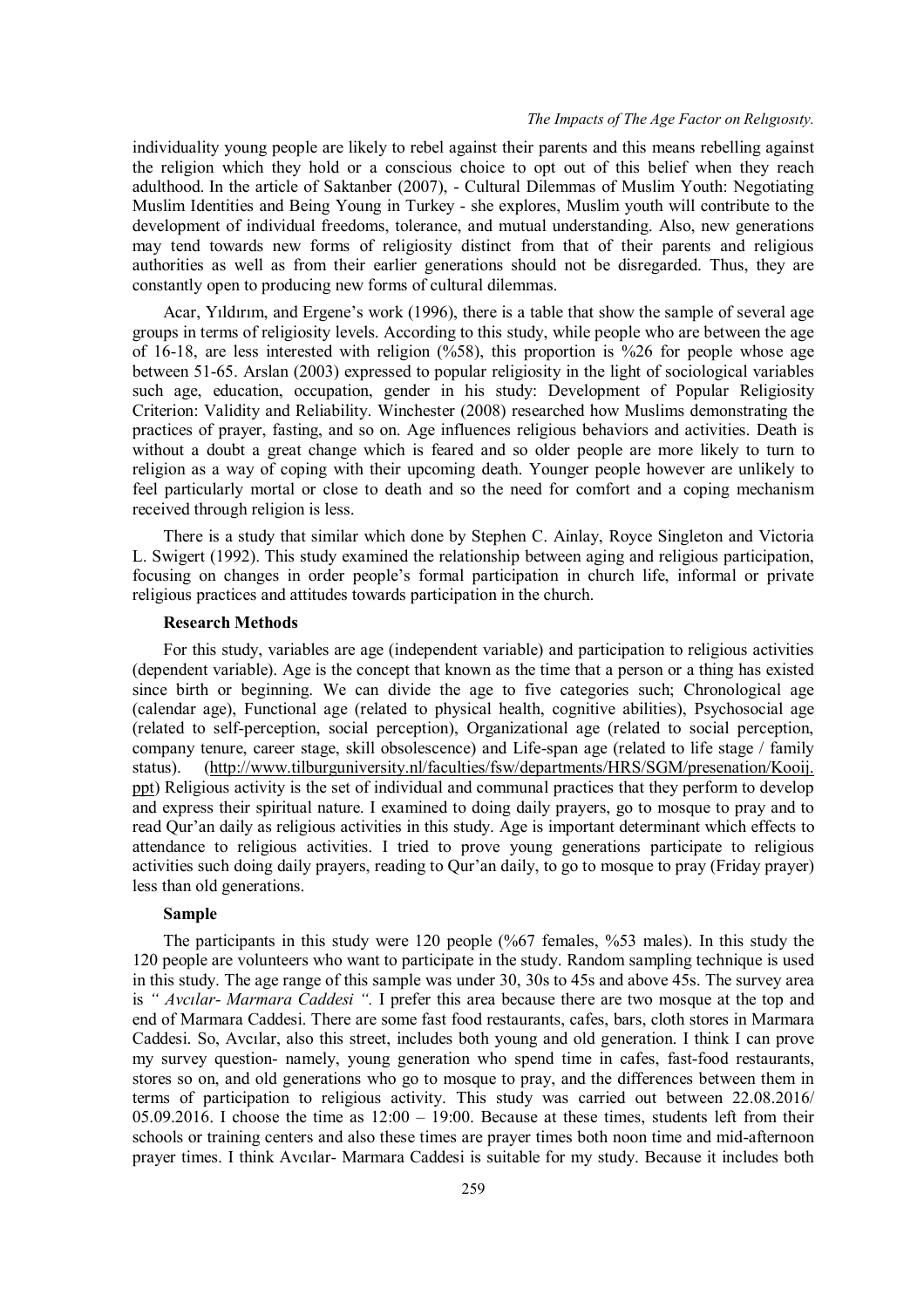old and young people, students, conservatives and seculars. Marmara Caddesi like a mosaic which have people from every ideology, lifestyle, beliefs and thoughts.

# **Measure**

I use survey method in this project. A single item asked: "Imagine that you died and you now find yourself standing before God. He asks you, "Why should I let you into my heaven?" What would you say? "Response choices are: "Because I have been a good person." (1), "Because I have earned the right to go to heaven."(2), "Because I have obey/ apply all Islamic rules."(3), "Because I believe that God has the power to forgive sins." (4) and "I would be speechless".

*Frequency of attendance to religious ceremonies & services.* A single item asked: "How often do you attend religious ceremonies and services such pray with congregation, to participate certain occasions/ religious ceremonies/conversations? ". Response choices are: " Daily "(1), " Weekly  $"$ (2), "Several times a year " (3), "Annually  $"$  (4), "Rarely " (5) and "Never  $"$  (6).

*Frequency of prayer.* The question was: "How many times did you pray last week?". Response choices are: "Daily" (1), "Several times in a week"(2), "Few times in a week " (3) and "Never " (4).

*Frequency of reading Quran.* A single question asked: "Outside of attending religious services, how often do you read the Qur'an?". Response choices are : "Daily"(1), "Weekly " (2), "Several times a year " (3), "Only on certain occasions "(4), " Once or twice a year " (5) and "Never "(6).

A single item ask respondents about the level of agreement or disagreement with this statement: "I believe attending to religious ceremonies and services is develops my spiritual life". Response choices are : "Strongly Agree " (1), "Agree " (2), " Unsure " (3), "Disagree " (4) and "Strongly Disagree " (5).

*Age* I coded the ages which under 30 as "1", 30s to 45s as "2" and above 45s as "3".

The data of the study is analyzed with the Spss 16 program. The value of the data is interpreted with chi-square. When p-value is less than 0.05 in chi-square, variables are the significantly related with each other.

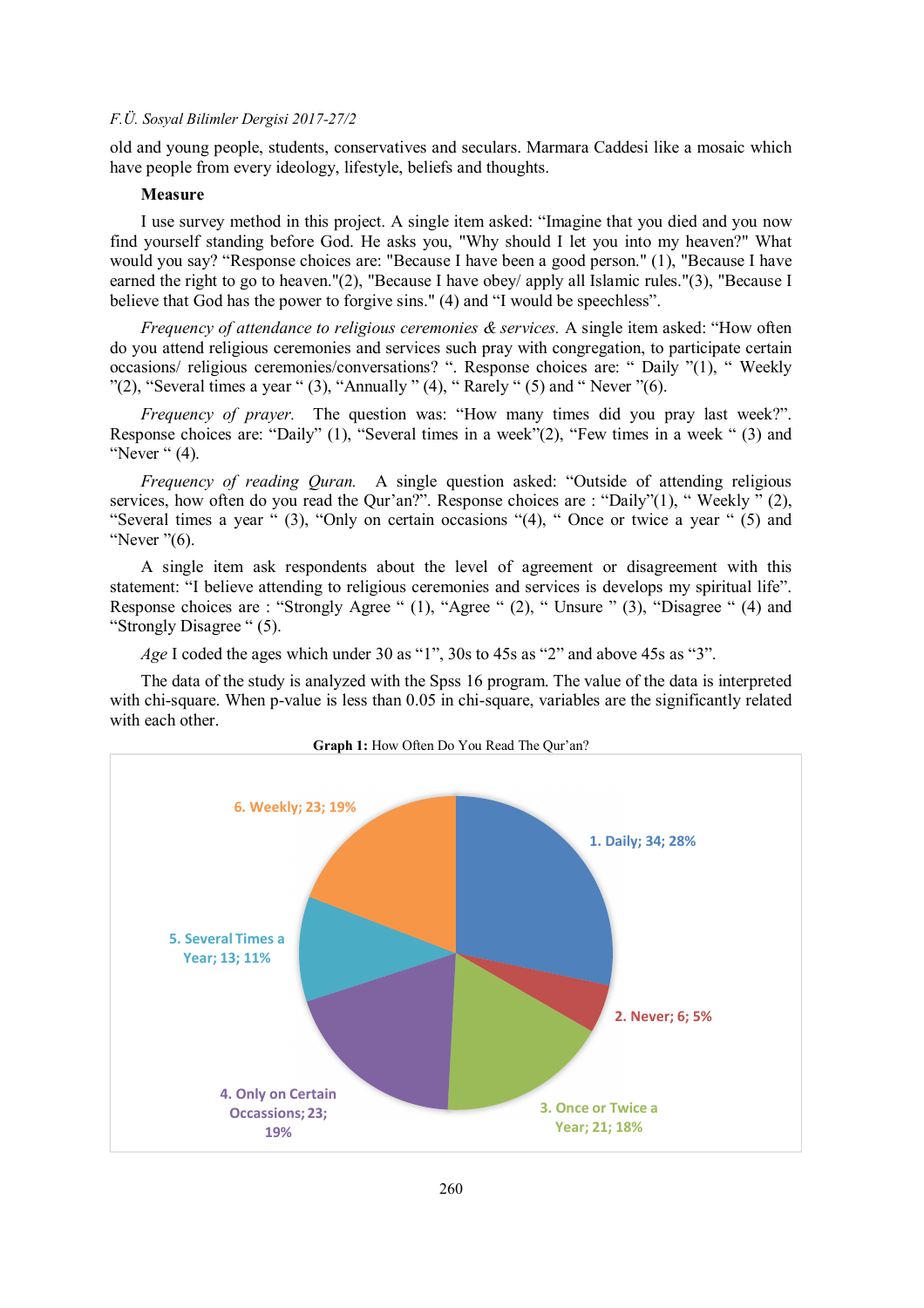#### *The Impacts of The Age Factor on Relıgıosıty.*

6 people whose age under 30 never read Qur'an, 34 people who read Qur'an daily are at the age of above 45+. Advanced age causes individuals to grow mature and think more profoundly. Individuals who reach a certain advanced age begin considering death and afterdeath more frequently. Because advanced age causes them to feel closer to death. As is seen in the table, the daily religious activity of reading the Qur'an is performed by individuals older than 45. Some of the individuals younger than 30 stated that they did not even know how to read the Quran let alone reading it in certain times, which, to some extent, shows us how much attention young individuals pay to religious activities.



48 people pray daily in a week, 23 people are at the age of above 45+ and 11 people are under the age of 30. Also 49 people never pray in a week and 40 of them are at the age of under 30. According to Islam, "Salaat is the basis of religion", which underlines the importance of salaat among religious activities. In other words, religious sensibility is based on performing the salaat regularly. We may guess the religious sensibility of people by considering their frequency of performing the salaat. Considering the data in the table; it is seen that majority of individuals who never perform the salaat consist of the youth, which proves the weakness of religious sensibility in the youth. As young individuals do not feel close to death, they do not regard performing the salaat so much. They state they they have time and will regularly perform the salaat in the future.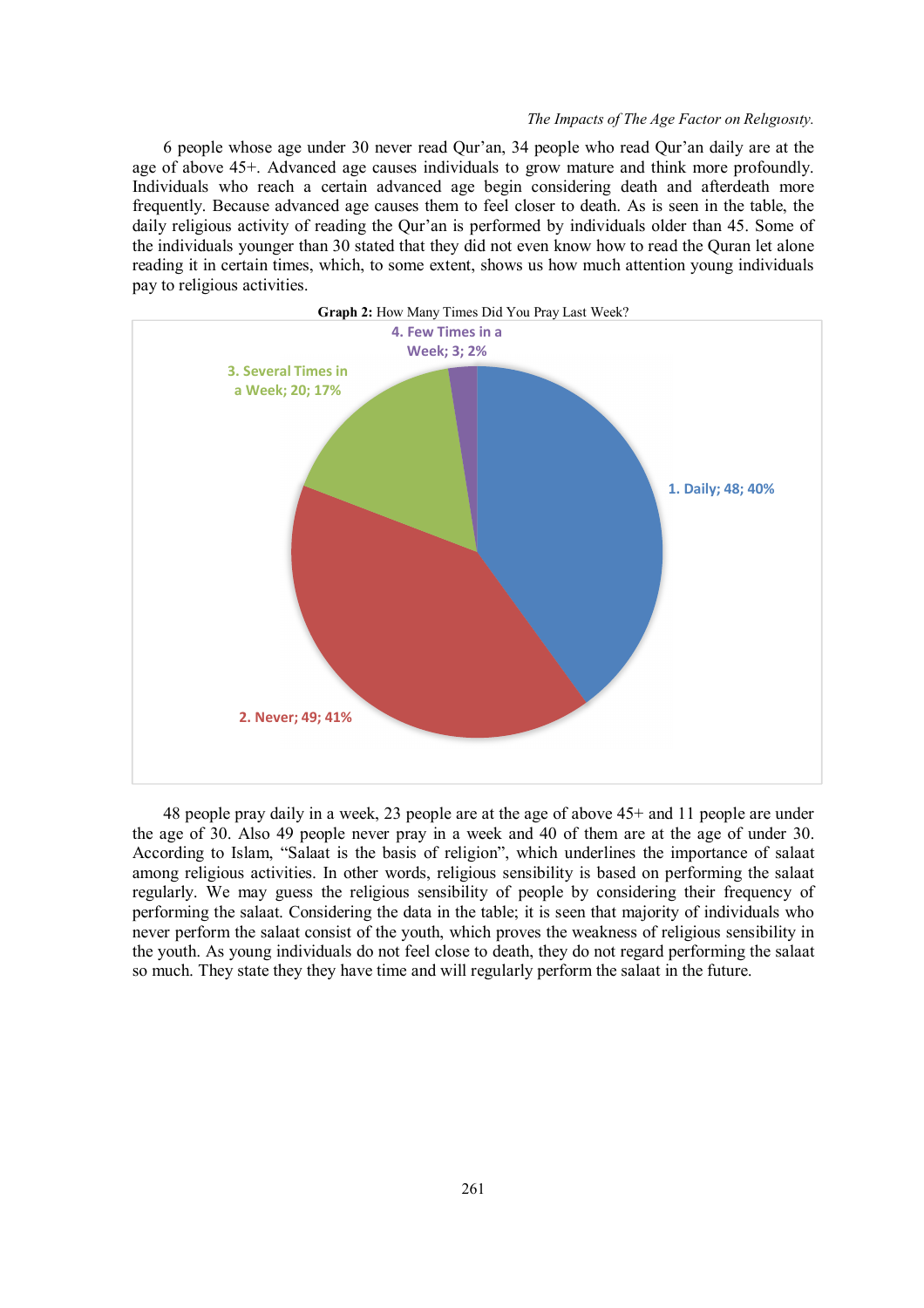

41 people pray out of religious services only on certain occasions and 28 of them are under the age of 30s. 11 people pray out of religious services and 7 of them above 45+ ages. 16 people never pray out of religious services and 15 of them are under age of 30. There is an important relationship between the phenomenon of age and fulfillment of religious activities and religious devotion. People do not show much sensibility towards religion and religious activities when they are young. Because it is more appealing especially for young individuals to spend their time on other activities than religious activities. Older individuals, on the other hand, do the total opposite. They spend more time on religious activities as they think that doing earthly things is only a waste of time. According to the data acquired from the table; older individuals pay a greater attention to praying, which is among religious activities, and they frequently pray as a life habit.

| Table 1: Status of respondents on praying in a week |  |  |  |  |
|-----------------------------------------------------|--|--|--|--|
|                                                     |  |  |  |  |

| <b>Recoded Age</b> | Daily | <b>Several Times In A</b> | <b>Few Times In A</b> | Total |  |
|--------------------|-------|---------------------------|-----------------------|-------|--|
|                    |       | Week                      | Week                  |       |  |
| Under 30 Age       | 9     |                           | 40                    |       |  |
| $30-45$ Age        |       |                           |                       |       |  |
| $45+Age$           | 29    |                           |                       |       |  |
| <b>Total</b>       |       |                           | 49                    | 24    |  |

Recoded Age \* Recoded Pray Last Week Crosstabulation

To interpret chi-square; chi-square: 31,014 with df:4, p value: 0,0301. Chi-square is less than the 0,05. Therefore variables are related. So, pray in a week is related to age. As is seen in the table above, individuals younger than 30 have lower rates of performing the salaat, which is among daily religious services. Because individuals who are younger than 30 and are considered young feel distant to death and thus, they do not regard performing the salaat so much. On the other hand, considering the table, it is seen that individuals older than 45 pay strict attention to regularly performing the salaat everyday. Because individuals older than 45 feel closer to death due to both their life experiences and advanced age. It is observed that individuals who feel closer to death pay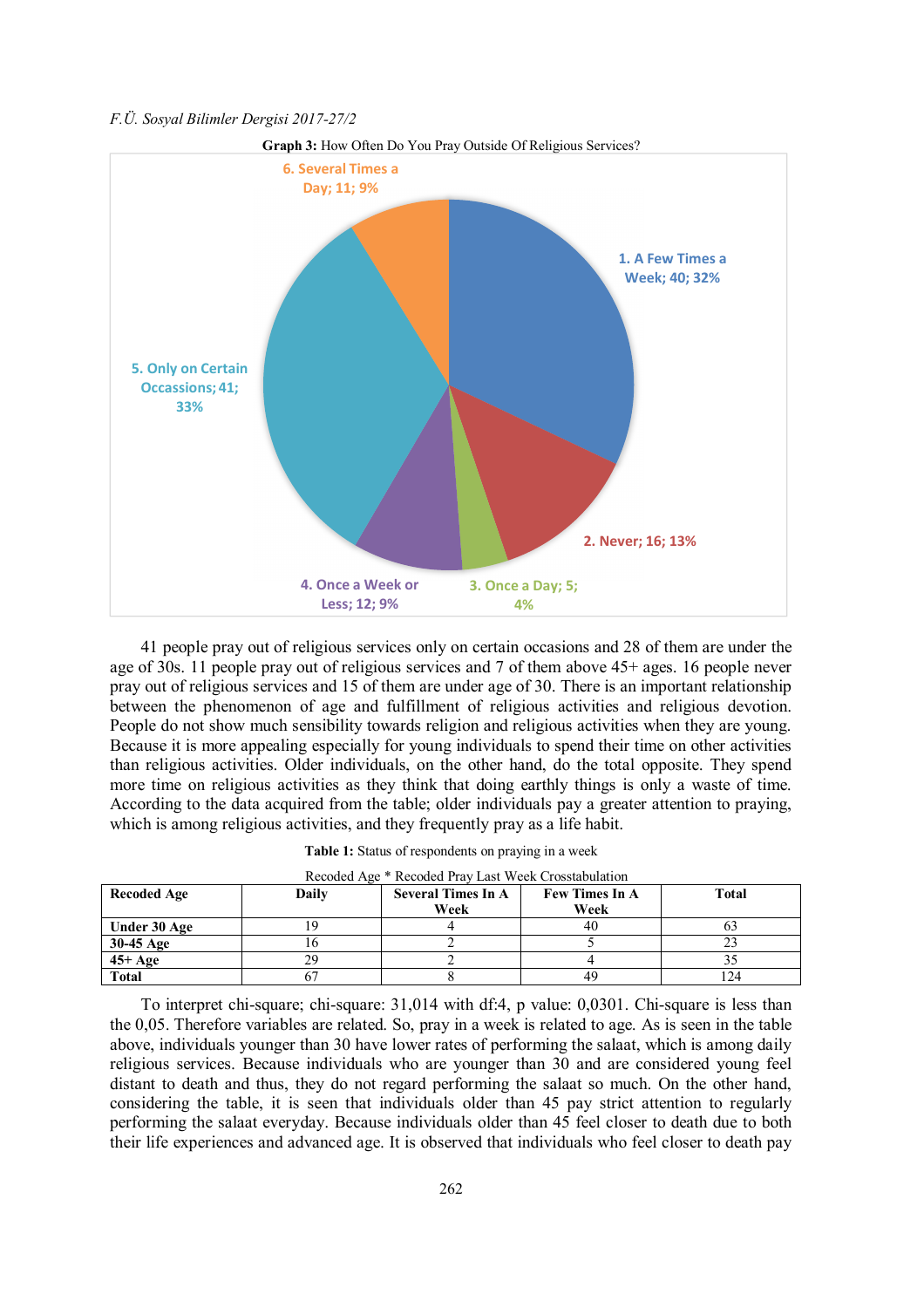sufficient attention to performing the salaat, which is among religious activities aimed at preparing to afterdeath, and try to regularly perform the salaat everyday.

| <b>Recoded Age</b> | Daily | Weekly | <b>Several Times a</b><br>Year | <b>Never</b> | <b>Total</b> |
|--------------------|-------|--------|--------------------------------|--------------|--------------|
| Under 30 Age       | ∠∠    | ZU     |                                |              | O.           |
| 30-45 Age          |       |        |                                |              |              |
| $45+Age$           |       |        |                                |              |              |
| <b>Total</b>       |       | 20     |                                | ∠⊥           | 120          |

**Table 2:** Frequency Of Reading Qur'an

Calculated chi-squared =14,431 with df=  $6$  p=0.0251. Chi-square is less than the 0,05. Therefore variables are related. So, frequency of reading Qur'an is dependent to age. And again we can see the validity of my research question: young people are less participate to religious activities such as reading Qur'an, we see from table 16 people whose age under 30 never read Qur'an, while 1 person whose age above 45+ never read Qur'an. Considering the table above in general; individuals older than 30 perform the religious activity of reading the Quran more frequently. The youth who are younger than 30 have a lower frequency of reading the Quran. According to the acquired data; age factor also affects the religious activity of reading the Quran. The fact that death is an inevitable ending and advanced age causes individuals to feel closer to death leads to religiousness.

**Table 3:** Attendance To Religious Ceremony & Services

| <b>Recoded Age</b> | Daily | Weekly | <b>Several</b><br>Times a<br>Year | Annualy | Rarely | <b>Never</b> | <b>Total</b> |
|--------------------|-------|--------|-----------------------------------|---------|--------|--------------|--------------|
| Under 30 Age       |       |        |                                   |         | 28     | IJ           | 63           |
| 30-45 Age          |       |        |                                   |         |        |              | 23           |
| $45+Age$           |       |        |                                   |         |        |              | 34           |
| <b>Total</b>       |       | 30     | 20                                |         |        | 16.          | 120          |

Recoded Age \* Recoded Attendance To Religious Ceremony Crosstabulation

To interpret chi-squared  $=35,839$  with df= 10 p=0.000. Chi-square is less than the 0,05. Therefore age is related to attending religious ceremony. 28 people rarely attend, 9 people attend several times a year and just 2 people whose age under 30 attend to religious services daily. Young individuals do not desire to participate in religious ceremonies and services unless they are obliged to. According to the acquired data; it is seen that individuals older than 30 pay a greater attention to daily and weekly religious services. Age is an important factor that affects the participation in and sustainment of religious activities. As advanced age allows individuals to have a certain life satisfaction, older individuals tend towards religion and pay a greater attention to religious services.

#### **Conclusion**

As a result of that survey and study, the research question *"Why young people seem to participate in religious activity far less than older generations in terms of doing daily prayers, go to mosque to pray and to read Quran daily."* is proved. Total of data's that I gathered show us, young generation are less participate to religious activities in compare to old generations. To talk and explain the questions were not easy things. Because religion is sensitive subject and people abstain to participate the survey. General scene of young people is that they are so relax and Younger people however are unlikely to feel particularly mortal or close to death. They easily choose "Never" as a choice.

Most of young people are not pray daily prayer, read Qur'an, attend to religious services and so on. On the other hand, old generation spend much more time with religious activities. They generally practice daily prayer, read Qur'an frequently. Because I think they feel themselves close